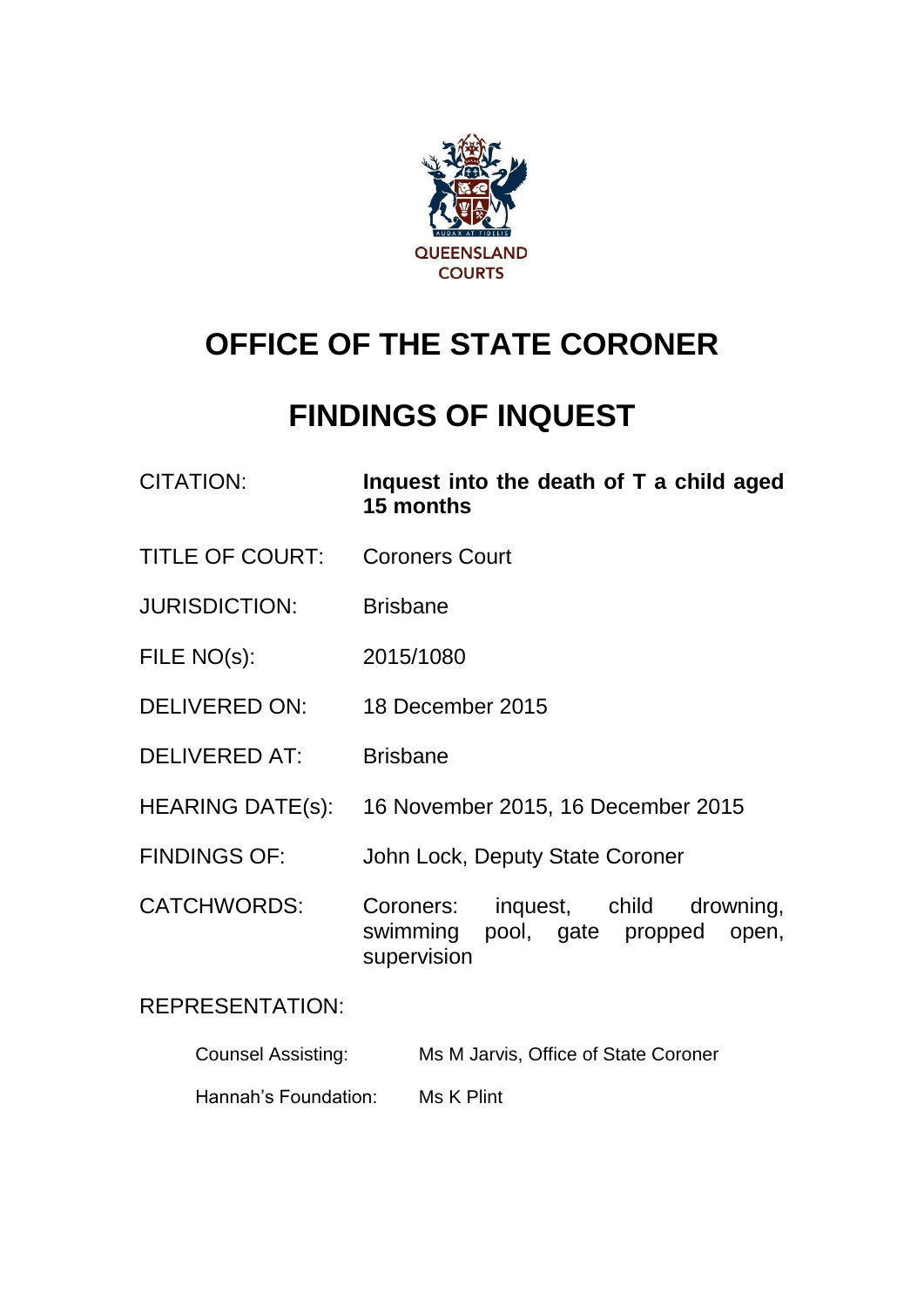## Contents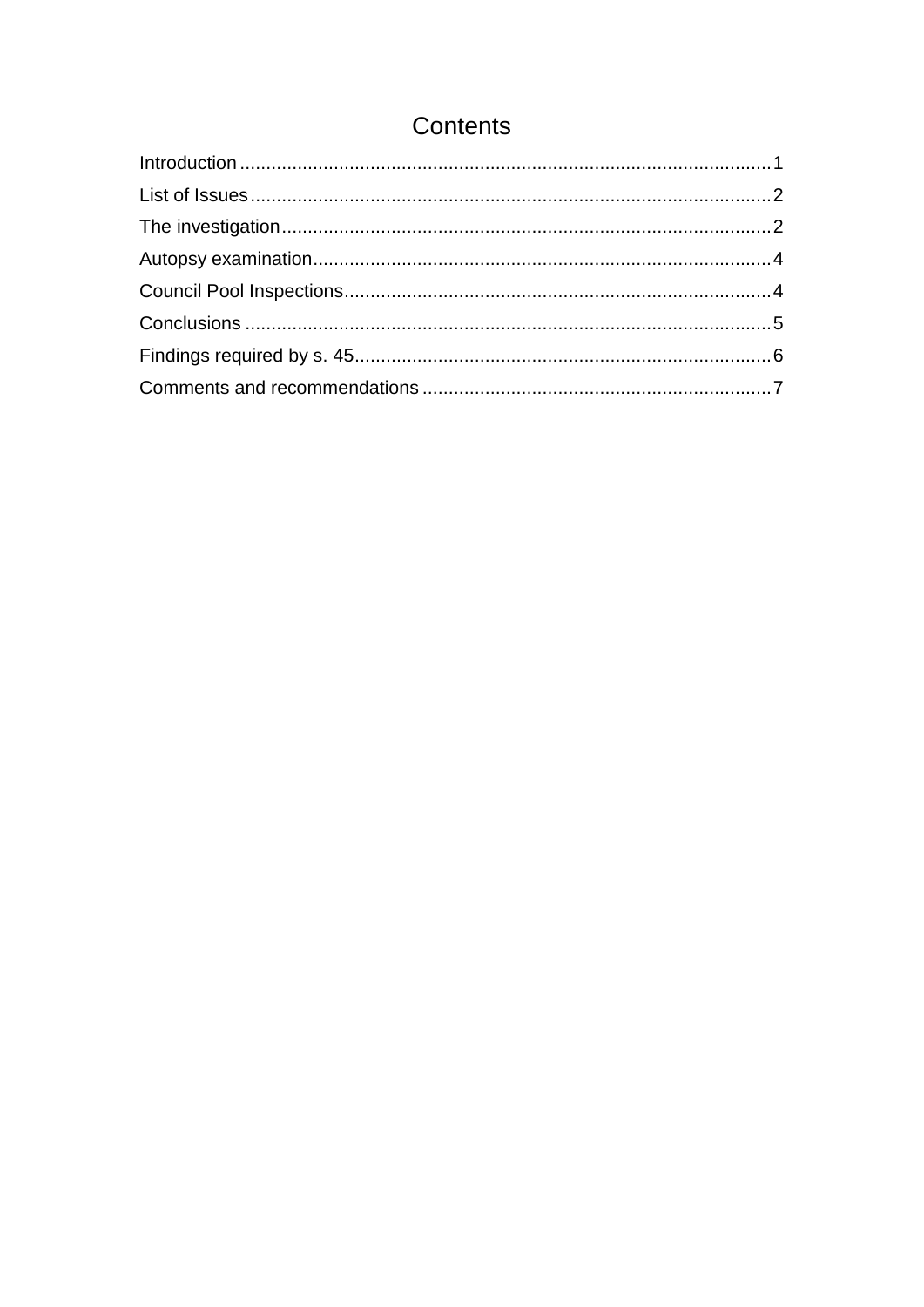### <span id="page-2-0"></span>**Introduction**

- 1. T was 15 months of age when he died after falling unnoticed into a partially filled swimming pool in a family member's backyard.
- 2. At around 5.30pm on Friday 20 March 2015, T and his mother were visiting his uncle at his property in Regency Downs, 45km west of Ipswich in Queensland.
- 3. T was playing with a plastic lawn mower in his uncle's yard whilst his mother was getting help to change a flat tyre on her car, which was parked next to the yard. This was twenty metres away from the pool area.
- 4. At some time, T's mother looked up and could not see T. She immediately began looking for him.
- 5. Also in the yard where T had been playing was an in-ground swimming pool. T's uncle was in the process of draining the pool and it was only about a third full with untreated, dirty water.
- 6. The pool gate was propped open with a length of wood.
- 7. Tragically, this is where T's mother found T, floating face down in the partially filled pool. He had no pulse, no heartbeat, and was limp and unconscious.
- 8. Following CPR attempts and emergency medical treatment by ambulance and hospital staff, T regained heart and lung function but remained unconscious and in a critical condition. The following day, 21 March 2015, T's life support was turned off and he died shortly afterwards.
- 9. A pathologist determined T's cause of death as 'hypoxic ischaemic encephalopathy following a near drowning event'. T's family agreed to organ donation, which took place.
- 10.This inquest followed an inquest held into the drowning-related death of another young child, William Corben in similar circumstances where issues concerning the propping open of a gate and supervision were raised. I determined that an inquest be held into T's death to help raise awareness of the risks to young children when they are playing in and around water.
- 11.As with William, it is hoped that upon hearing T's story, a pool owner may decide to take that one extra step that ends up being critical in preventing a tragedy such as the one experienced by T's family.
- *12.*I gave leave to Ms K Plint of Hannah's Foundation to appear to make submissions and otherwise examine witnesses (subject to leave being granted), pursuant to s. 36(3) of the *Coroners Act 2003*.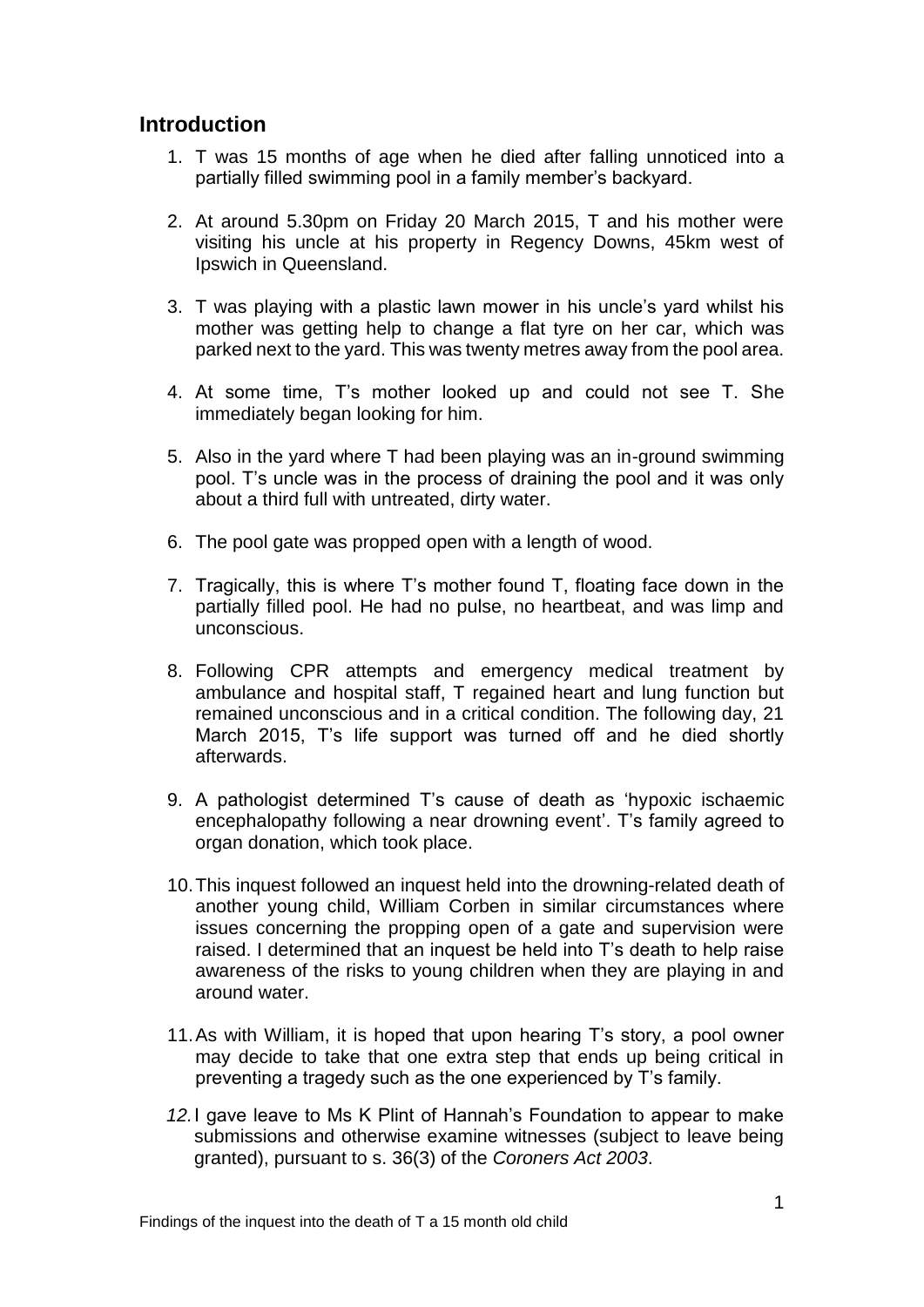*13.*Due to the distressing nature of the death and family dynamics, on 16 November I ordered that the surname of the deceased and deceased's family not be published. I was satisfied that the material that had been gathered during the investigation was sufficient to enable me to make my findings without directly hearing from the family members. Accordingly the only witnesses called were the QPS Investigating Officer Detective Sergeant Bronagh Gillespie of the Laidley Child Protection and Investigation Unit, and Mr Gary Shum, pool inspector of Lockyer Valley Regional Council.

#### <span id="page-3-0"></span>**List of Issues**

- *14.*At a Pre-Inquest conference held on 16 November 2015 the following issues were determined to be considered at the inquest:
	- The findings required by s. 45 (2) of the *Coroners Act 2003*; namely the identity of the deceased, when, where and how he died and what caused his death; and
	- To discover what happened so as to inform the family and the public of how the death occurred, with a view to raising awareness and reducing the likelihood of similar deaths, including by way of preventive recommendations if appropriate.

## <span id="page-3-1"></span>**The investigation**

- 15.DS Gillespie prepared a comprehensive report for the coroner. She attended shortly after the incident. Unfortunately this was the second child drowning case she was investigating within days of each other. The other case involved a drowning in a dam, of which there have been a number recently.
- 16.During the coronial investigation into T's death, statements were obtained from T's uncle, the owner of the pool, as well as T's mother and all other adults present on that day. Scenes of Crime officers attended and photographs were taken.
- 17.T's mother stated that he was a healthy happy little boy. She had started him on swimming lessons around the age of six months and that had continued for some period. She believed he could swim to save himself; he knew how to get out of the pool and how to swim straight to the side.
- 18.T's uncle was renting the property from his father. In his statement, T's uncle explained that he had been in the process of draining the pool over a period of a few months. It seems he had not been using the pool and rather than expending money on chemicals decided to drain it, but this was taking some time. The pump was stopping and starting so about three weeks previously he started to prop open the gate to enable him quick and easy access should a blockage occur or the water level drop too low. It is evident the pool water was green and grimy and had a depth of only 31cm approximately.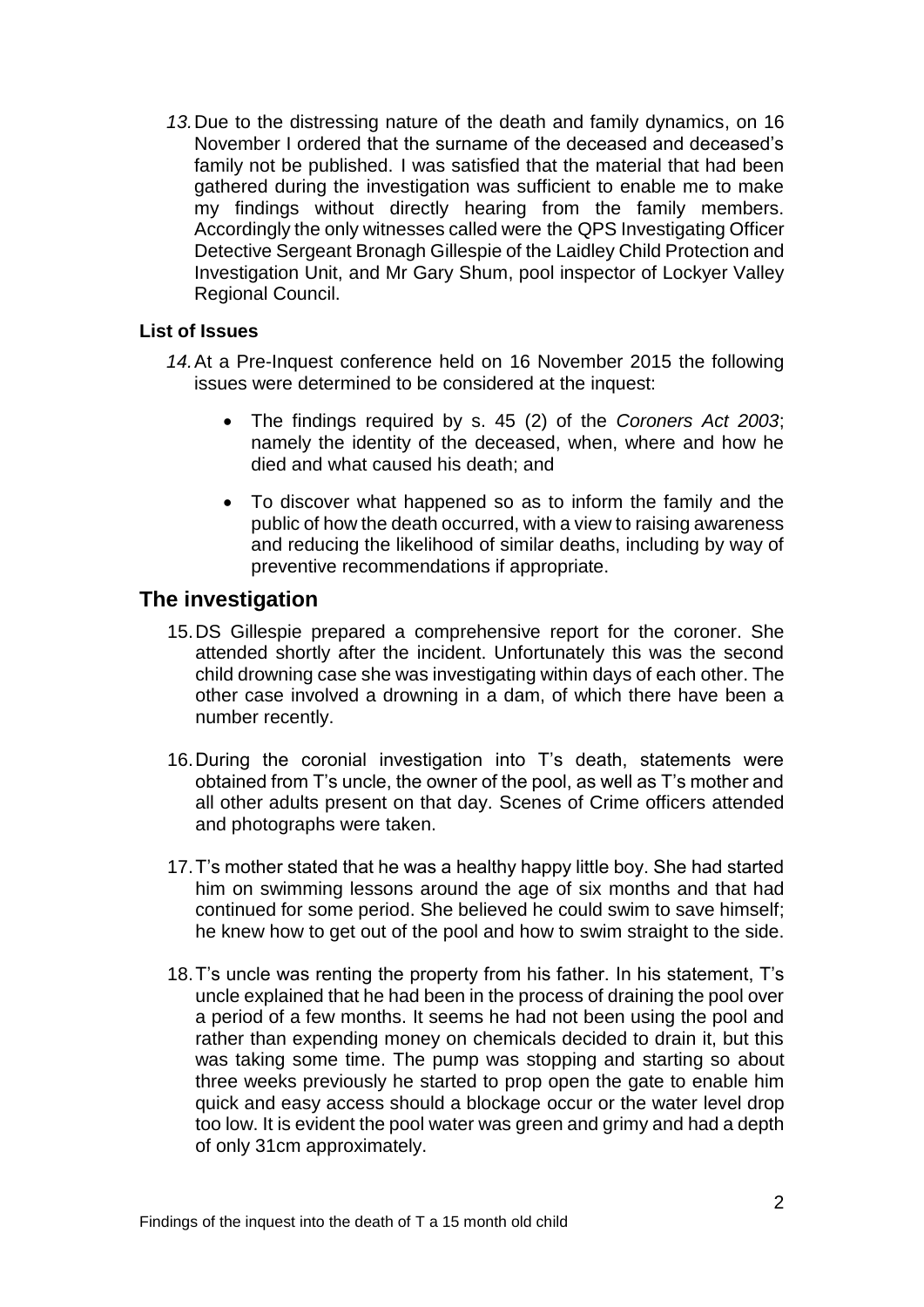- 19.T's uncle admitted that he had been lazy leaving the gate propped open and he regrets his actions. He was very distressed immediately after the immersion event and continues to be.
- 20.T's mother stated she had not visited the residence very often and T had only been in the pool once when he was a couple of months old. She was aware the pool was not maintained and they were draining the pool because they could not keep up the maintenance.
- 21.T's mother was dropping her other brother back to the residence. In total there were four adults present. She spoke to her older brother about the mechanical issues she had with her motor vehicle and he stated he might be able to help. They decided to switch the spare tyre and were jacking up the car to do so.
- 22.At the time T was running around the yard playing with a little plastic toy mower. He was racing backwards and forwards waving to her. She asked her brother's girlfriend to 'watch him for a sec'. She then went over to her brother to speak to him where he was at the motor vehicle. Later when she could not see T she yelled out to the others as to where he was.
- 23.The brother's girlfriend does not state that she was specifically asked to look after T. She had been talking to T's mother and had seen T walk between the pool fence and the shed and towards the trampoline. Two other children were playing on the trampoline. She specifically turned around to face the front gate to make sure none of the children went out the front gate. A few minutes later she heard T's mother asking where T was. She stated he had gone down to the trampoline with the other boys. They went looking there.
- 24.T's mother then went up the road towards the garage and then down to the shed. She asked one of the brothers to go down to the dam. She then went to walk past the pool and looked in and could see T's little red shirt floating on the top. She screamed and then ran around to the gate and tripped on the edge of the pool and landed on the pool steps. There was no water at the depth of the steps. She estimated the time frame from when she last saw T with the mower to when she found him in the pool was between 5 and 10 minutes. She could not recall whether the gate was open or shut although it was usually shut. I accept she is likely not to have realised the pool gate had been propped open.
- 25.T's mother started CPR. A neighbour with some hospital experience attended and took over. He was unresponsive, had no pulse and was not breathing. Queensland Ambulance Services were called and attended. T was taken to Ipswich Hospital and it is apparent that advanced resuscitation enabled them to obtain a heart-beat and he was breathing but not doing well. Down time without oxygen to the brain was calculated at just over 60 minutes.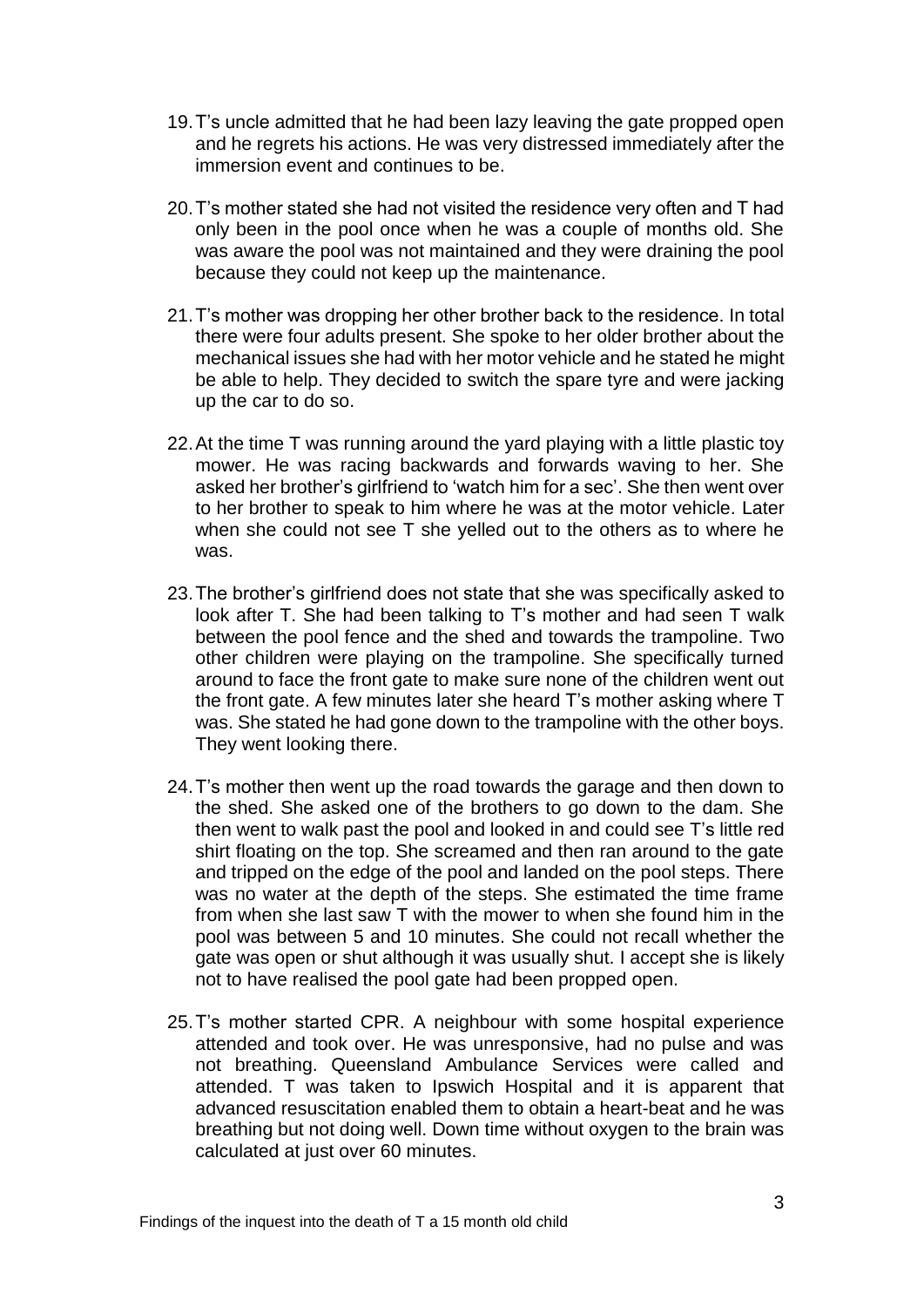- 26.T was stabilised and taken to the Lady Cilento Children's Hospital. He was GCS 3 on arrival and a CT scan found features consistent with hypoxic ischaemic injury to the brain. There was no evidence of cranial or facial fractures.
- 27.It is accepted that T's uncle had not intended to allow T this access to the pool. Rather, it appears that the adults present that day were not particularly alert to the fact that the pool gate was propped open, and the risk this posed for T. T and his mother did not visit his uncle's house on a regular basis. The visit that day had been unplanned. It is also apparent the adults' attention appears to have been focussed on changing the tyre on T's mother's car.

#### <span id="page-5-0"></span>**Autopsy examination**

- 28.An external only autopsy examination was completed. This showed a well-nourished male toddler with growth parameters within the expected range. There was evidence of medical intervention and of post-mortem tissue donation.
- 29.There were several minor injuries to the face. It was considered that some of these may have been sustained as a result of falling into the pool and some may have been due to handling during resuscitation efforts. There was no evidence of skeletal trauma or other significant natural disease.

#### <span id="page-5-1"></span>**Council Pool Inspections**

- 30.Lockyer Valley Regional Council records indicate a final pool inspection was approved in 1997.
- 31.It is evident that the pool had some history as three Pool Safety Nonconformity Notices were issued in 2011 although a pool safety certificate was finally issued later that year.
- 32.The LVRC inspection of the pool fencing and surrounds following T's death revealed a number of additional safety issues, including an ineffective self-closing mechanism on the pool gate, inadequate resuscitation signage, and climbing aids fixed to and near the pool fence that could assist a child to climb over and gain access to the pool.
- 33.Mr Shum who carried out the inspection on 24 March 2015 stated that he considered his inspection was for the purpose of preparing a report for the benefit of the coroner and initially did not consider he was carrying out a pool safety inspection per se. He passed this information on to his supervisor who told him he would follow-up any compliance issues. He was unaware as to whether there had been any consequences. He did not issue a nonconformity notice or on-the-spot fine. On questioning by Mrs Plint from Hannah's Foundation he stated that their current procedure was not to issue a Nonconformity Notice or on-the-spot fine but rather to talk to the land owners to obtain some voluntary compliance. He was unsure if the pool was currently compliant.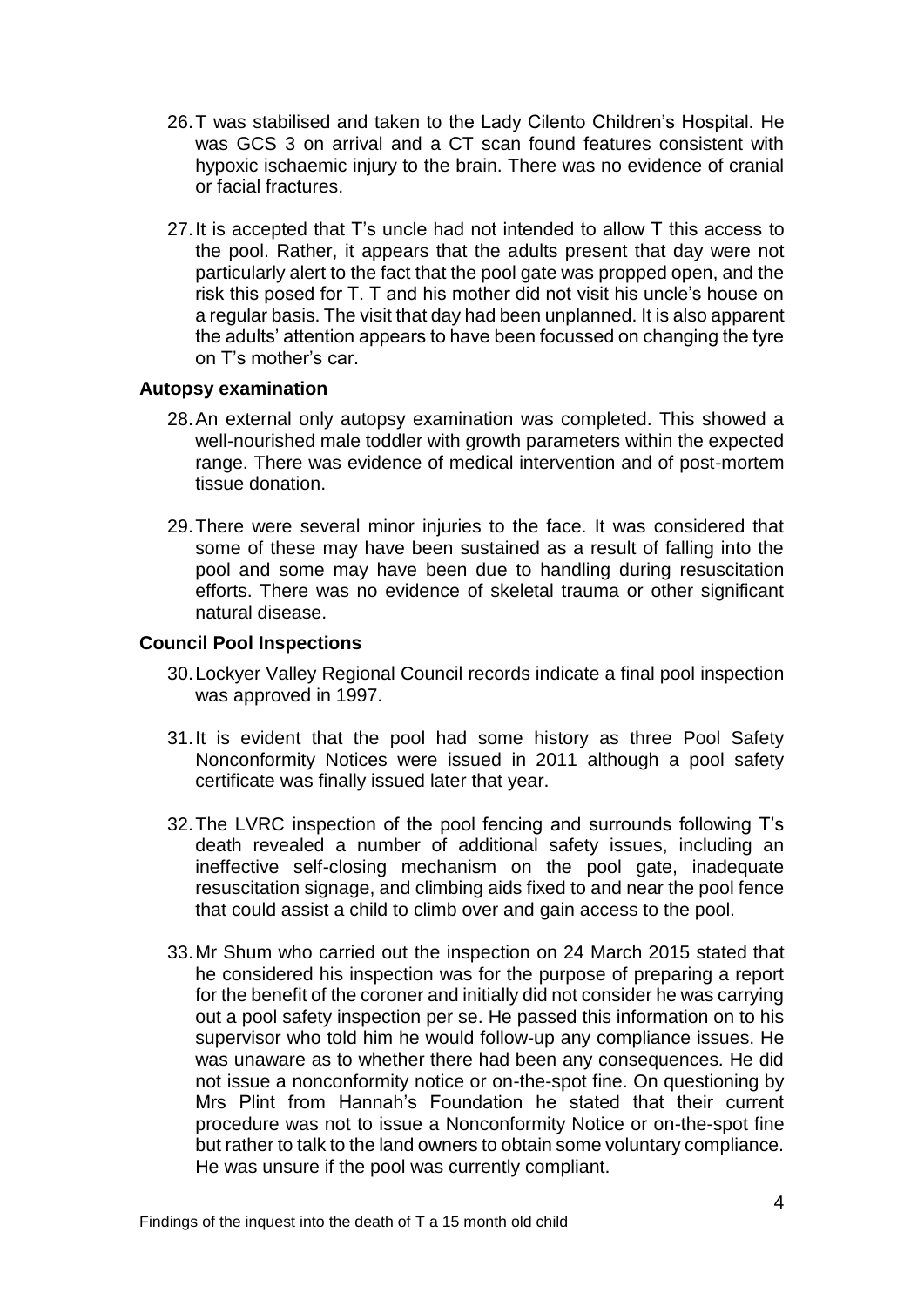34.Nevertheless, even if all these safety issues had not been present, the very act of propping the pool gate open was enough. T, a fifteen-monthold child unaware of the danger, was able to walk freely into the pool area and enter the water.

## <span id="page-6-0"></span>**Conclusions**

- 35.In reaching my conclusions it should be kept in mind that a coroner must not include in the findings or any comments or recommendations, statements that a person is or maybe guilty of an offence or is or maybe civilly liable for something.<sup>1</sup> The focus is on discovering what happened, not on ascribing guilt, attributing blame or apportioning liability. The purpose is to inform the family and the public of how the death occurred with a view to reducing the likelihood of similar deaths.
- 36.If, from information obtained at an inquest or during the investigation, a coroner reasonably suspects a person has committed a criminal offence, the coroner must give the information to the Director of Public Prosecutions in the case of an indictable offence, and to the chief executive of the department which administers legislation creating an offence which is not indictable.<sup>2</sup>
- 37.In this case submissions were made that it was not in the public interest to make any such referral and I agree.
- *38.* Mrs Plint on behalf of Hannah's Foundation stated that since 2013 there had been 13 deaths in backyard pools and all related to some extent to the propping open of pool gates. Supervision or a lapse in supervision of course is always an issue in swimming pool child deaths. Hannah's Foundation, in conjunction with the Corben family, launched an awareness campaign 'STOP! DON'T PROP'. They are also advocating for changes to the law making it a criminal offence for breaching swimming pool legislation when a drowning occurs.
- 39.What this statistic says is that the enhanced pool safety and fencing laws that have been introduced into Queensland have been very successful. But deaths have continued to occur because of deliberate breaches of the pool safety laws by placing obstacles in front of gates, which effectively renders useless the safety features intended by pool fencing and compliant gates in the first place.
- 40.After T's death, T's mother issued this message for other parents [The Toowoomba Chronicle, 26 March 2015]:

*Always make sure your pool gate is shut, check that it has closed correctly and never prop it open. Tragedies happen in a second; don't believe it can't happen to you.*

l

<sup>1</sup> s 45(5) *Coroners Act 2003*

 $2 S 48(2)$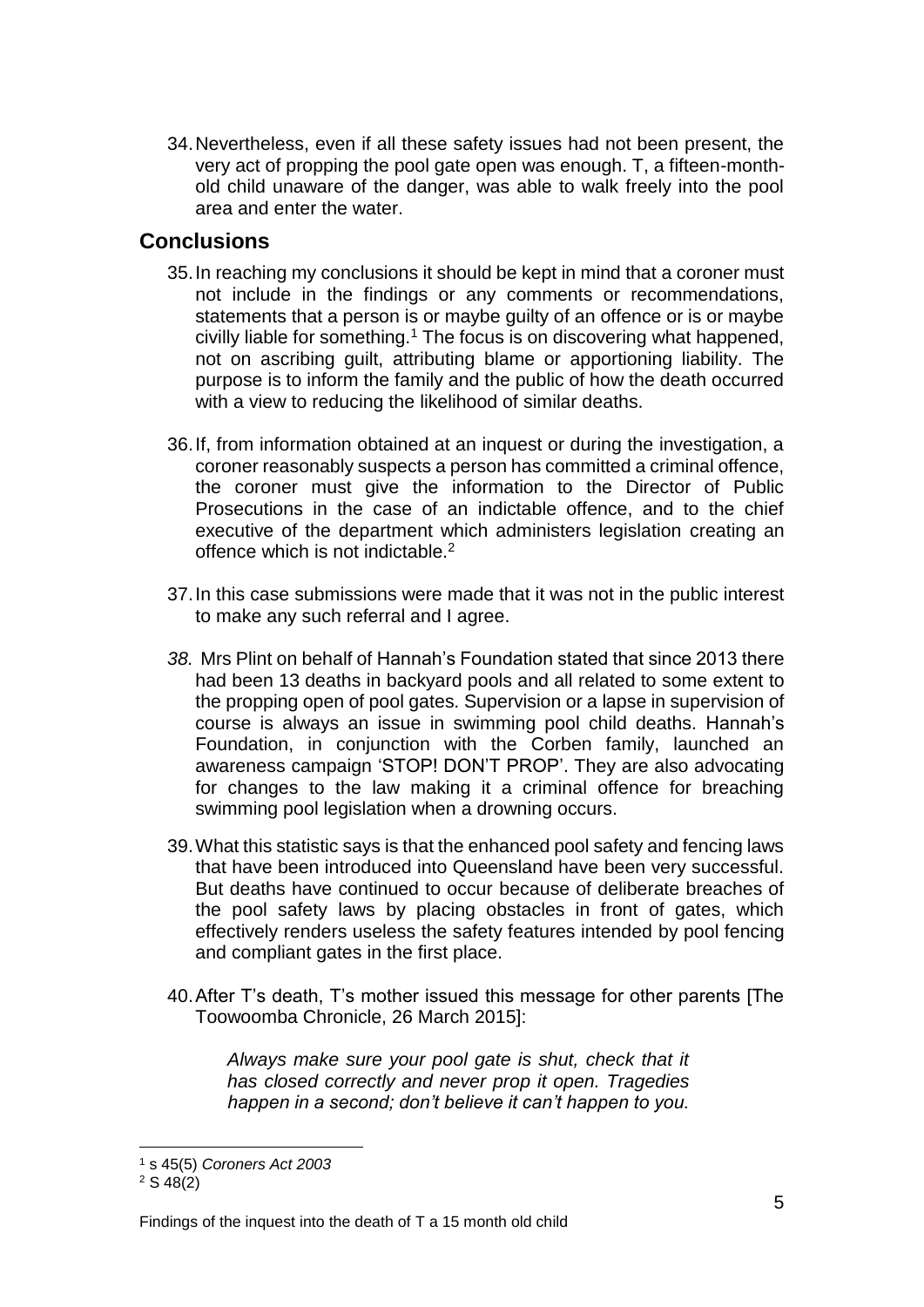- 41.That message is particularly pertinent to the events that occurred and is essentially the safety message that needs to be impressed on all pool owners over this summer holiday period.
- 42.T was apparently capable of swimming to save himself. However it is likely he fell and in the process hit his head and became unconscious. He was in the water for a 5 to 10 minute period, long enough to suffer the effects of drowning.
- 43.The capability to swim to save oneself is of course a significant prevention strategy, but is no substitute for compliant barriers to prevent unnoticed entry to pool areas or adequate supervision.
- 44.In this case T's mother thought she had asked another adult to look out for T. It is unclear if this was communicated with the degree of importance that may be expected. T's mother would not have noticed the pool gate had been propped open. In those few minutes where there had been a lapse in direct supervision and particularly because access to the pool was enabled by propping open the gate, T was able to enter, probably fell, hit his head and became unconscious and drowned in 31cm of water.
- 45.T's death was preventable. The circumstances of T's death highlight that even when a swimming pool is in a state of disuse or it is not expected that children will be visiting or using the pool, vigilance in preventing access by children to the pool must be maintained at all times.

### <span id="page-7-0"></span>**Findings required by s. 45**

#### **Identity of the deceased** – T

- **How he died** T drowned in a home swimming pool. Of particular significance was the fact that the pool entrance gate had been propped open enabling T to have easy access to the pool. A lapse in supervision was also contributory.
- **Place of death** The Lady Cilento Children's Hospital, South Brisbane Qld 4101
- **Date of death–** 21 March 2015
- **Cause of death Hypoxic** ischaemic encephalopathy due to drowning.